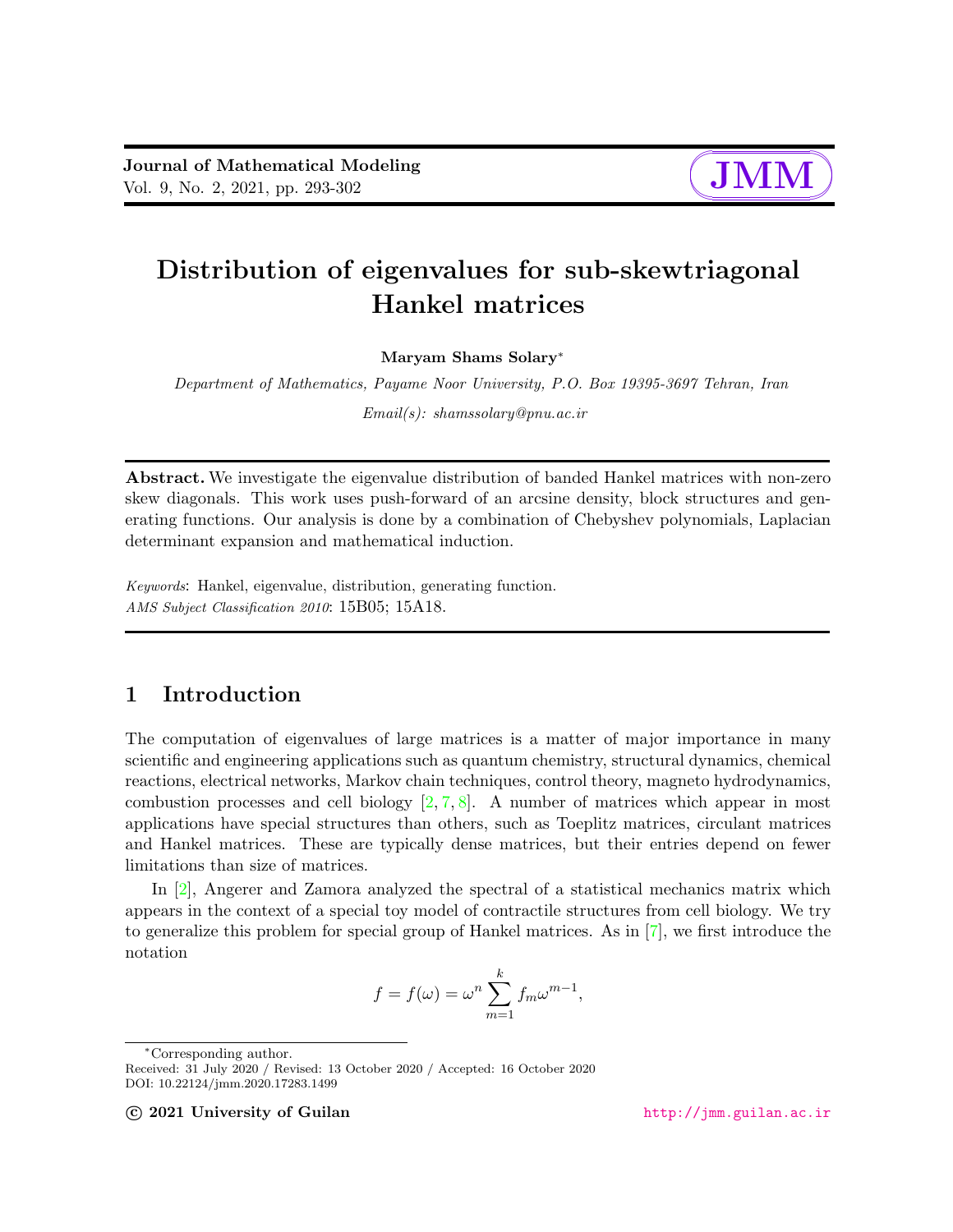294 M. Shams Solary

where  $f \in L^{\infty}$ ,  $f_m$  is the *mth* Fourier coefficients of

<span id="page-1-2"></span>
$$
F(z) = \sum_{m=1}^{\infty} f_m z^m,
$$
\n(1)

and the series in the right-hand side converges absolutely to  $F(z)$  on the open unit disk  $|z| < 1$ . The purpose of this paper is to analyze an  $n \times n$  banded Hankel matrices with non-zero skew diagonals  $(n \geq k)$  of the form

<span id="page-1-1"></span>
$$
H_n(f) = \begin{pmatrix} 0 & 0 & 0 & \cdots & 0 & 0 & f_1 \\ 0 & 0 & 0 & \cdots & 0 & f_1 & f_2 \\ \vdots & \vdots & \vdots & \ddots & \vdots & \vdots & \vdots \\ 0 & 0 & 0 & f_1 & \cdots & f_{k-2} & f_{k-1} \\ 0 & 0 & f_1 & f_2 & \cdots & f_{k-1} & f_k \\ 0 & f_1 & f_2 & \cdots & f_{k-1} & f_k & 0 \\ f_1 & f_2 & \cdots & f_{k-1} & f_k & 0 & 0 \end{pmatrix}
$$
(2)

Our aim is to study the eigenvalues of this matrix in the special case  $n \to \infty$ . The main reason to do this work is that the square of this matrix is almost Toeplitz. Eigenvalues for banded Toeplitz matrices are given in  $[3, 5, 6, 9, 10]$  $[3, 5, 6, 9, 10]$  $[3, 5, 6, 9, 10]$  $[3, 5, 6, 9, 10]$  $[3, 5, 6, 9, 10]$  $[3, 5, 6, 9, 10]$  $[3, 5, 6, 9, 10]$  $[3, 5, 6, 9, 10]$  $[3, 5, 6, 9, 10]$ . Angerer [\[1\]](#page-9-8) derives a weak limit law for eigenvalues of Hankel matrices with three non-zero skew diagonals:

$$
H_n(f) = \begin{pmatrix} 0 & 0 & \cdots & 0 & 0 & f_1 \\ 0 & 0 & \cdots & 0 & f_1 & f_2 \\ 0 & 0 & \cdots & f_1 & f_2 & f_3 \\ 0 & \vdots & f_1 & f_2 & f_3 & 0 \\ \vdots & \vdots & \ddots & \vdots & \vdots & \vdots \\ 0 & f_1 & f_2 & \cdots & 0 & 0 \\ f_1 & f_2 & f_3 & 0 & \cdots & 0 \end{pmatrix}
$$

Let

$$
\rho_n := \frac{1}{n} \sum_{k=1}^n \delta_{\lambda_k},\tag{3}
$$

.

be the empirical distribution of its eigenvalues, and

<span id="page-1-0"></span>
$$
\frac{d\rho(x)}{dx} = \frac{1}{2\pi\sqrt{1-x^2}},\tag{4}
$$

be one-half of the arcsine distribution on  $(-1, 1)$ . Then he proved that, in the sense of weak convergence of measures,  $\lim_{n\to\infty}\rho_n =: \rho^{\sharp}$  exists, and decomposes into the push-forward of the density [\(4\)](#page-1-0) under the mapping

$$
\varphi = \sqrt{(f_1 - f_3)^2 + f_2^2 + 2f_2(f_1 + f_3)x + 4f_1f_3x^2}.
$$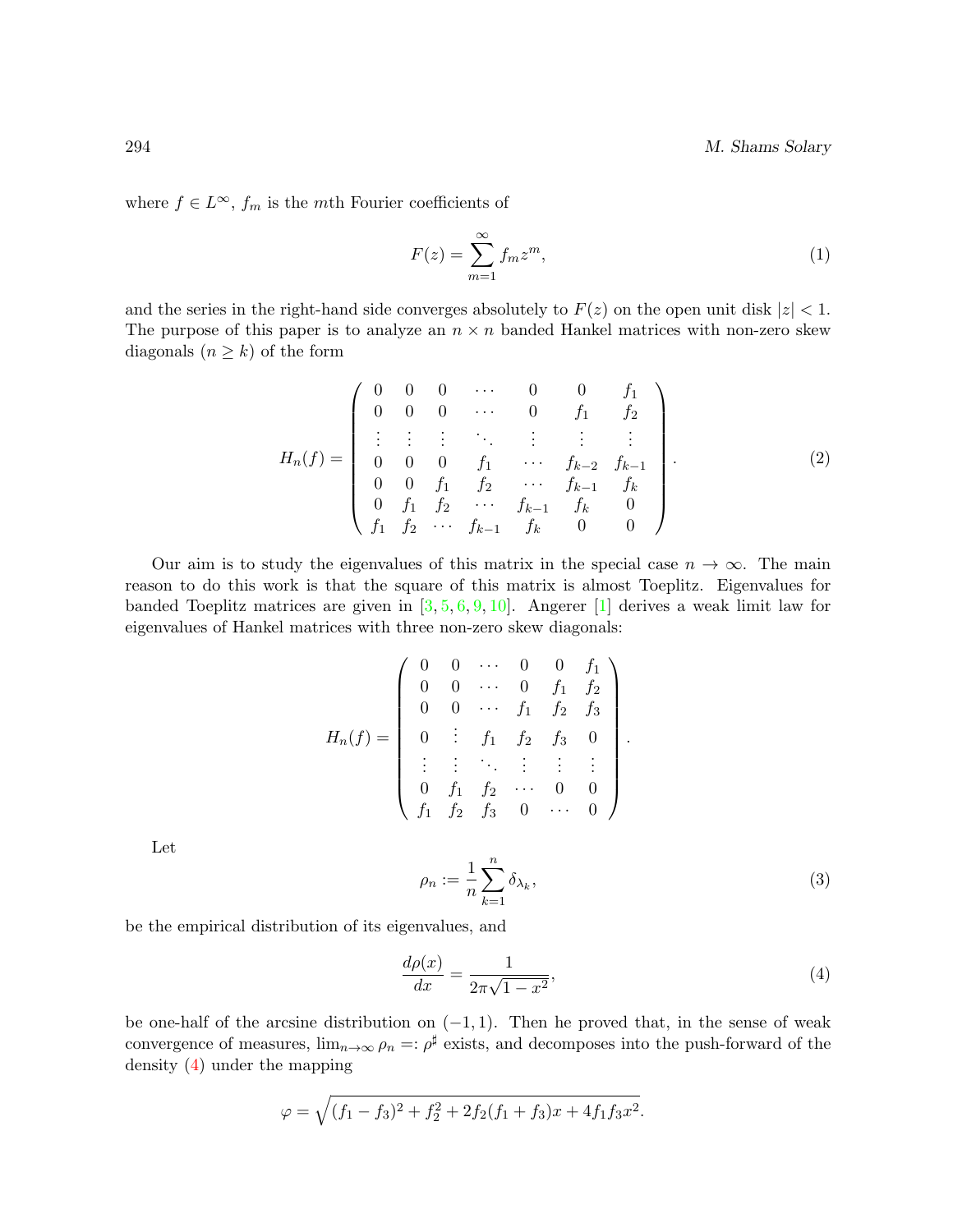In fact, we have

<span id="page-2-6"></span>
$$
\lim_{n \to \infty} \sum_{i=1}^{n} w(\lambda_i) = \frac{1}{2\pi} \int_{-1}^{1} \frac{w(\varphi(x))}{\sqrt{1 - x^2}} dx + \frac{1}{2\pi} \int_{-1}^{1} \frac{w(-\varphi(x))}{\sqrt{1 - x^2}} dx,
$$
\n(5)

for every continuous function  $w : \mathbb{C} \to \mathbb{C}$  with the compact support. He also presented a conjecture without proof for the eigenvalue distribution of Hankel matrices with more than three non-zero skew diagonals, matrix  $H_n(f)$  in [\(2\)](#page-1-1). This motivated us to present a proof for this conjecture.

The paper is organized as follows. The conjecture is presented in Section [2.](#page-2-0) In Section [3,](#page-3-0) the proof of theorem is started by some of the elementary steps such as a block structure for sub-skewtriagonal Hankel matrices. In Section [4,](#page-4-0) the determinant is expanded by Laplace expansion and generating functions. Finally in Section [5](#page-7-0) the theorem is proved by mathematical induction.

### <span id="page-2-0"></span>2 Main theorem

In this section, we introduce the next theorem which has a main role in this paper.

<span id="page-2-5"></span>**Theorem 1.** Let  $H_n(f)$ ,  $n \geq k$  be an  $n \times n$  (complex) Hankel matrix by symbol  $f = f(\omega)$  $\omega^n\sum_{m=1}^k f_m\omega^{m-1}$  for some  $k\geq 1$ . Let

<span id="page-2-2"></span>
$$
\rho_n := \frac{1}{n} \sum_{k=1}^n \delta_{\lambda_k},\tag{6}
$$

be the empirical distribution of its eigenvalues. We choose for  $\rho$  a measure so that its density is introduced by

<span id="page-2-3"></span><span id="page-2-1"></span>
$$
\frac{d\rho(x)}{dx} = \frac{1}{2\pi\sqrt{1-x^2}},\tag{7}
$$

which is one-half of the arcsine distribution on  $(-1,1)$ . Then  $\lim_{n\to\infty}\rho_n =: \rho^{\sharp}$  exists in the sense of weak convergence of measures and decomposes into the push-forward of the density  $(7)$ under each of the following mappings

$$
\varphi^+, \varphi^- : [-1, 1] \to \mathbb{C},
$$
  
\n
$$
\varphi_k(x) := \varphi^+(x) = \sqrt{T \times J_k \times H_k(f) \times F^t}, \quad \varphi^- := -\varphi^+,
$$
  
\n
$$
F = (f_1, f_2, \dots, f_k), \quad T = (1, 2T_1(x), 2T_2(x), \dots, 2T_{k-1}(x)),
$$

where  $T_k(x)$ 's are Chebyshev polynomials of the first kind,  $J_k$  is the appropriate exchange matrix and  $H_k(f)$  is a  $k \times k$  Hankel matrix,

<span id="page-2-4"></span>
$$
H_k(f) = \begin{pmatrix} 0 & 0 & \cdots & 0 & f_1 \\ 0 & 0 & \cdots & f_1 & f_2 \\ \vdots & \vdots & \ddots & \vdots & \vdots \\ 0 & f_1 & \cdots & f_{k-2} & f_{k-1} \\ f_1 & f_2 & \cdots & f_{k-1} & f_k \end{pmatrix}.
$$
 (9)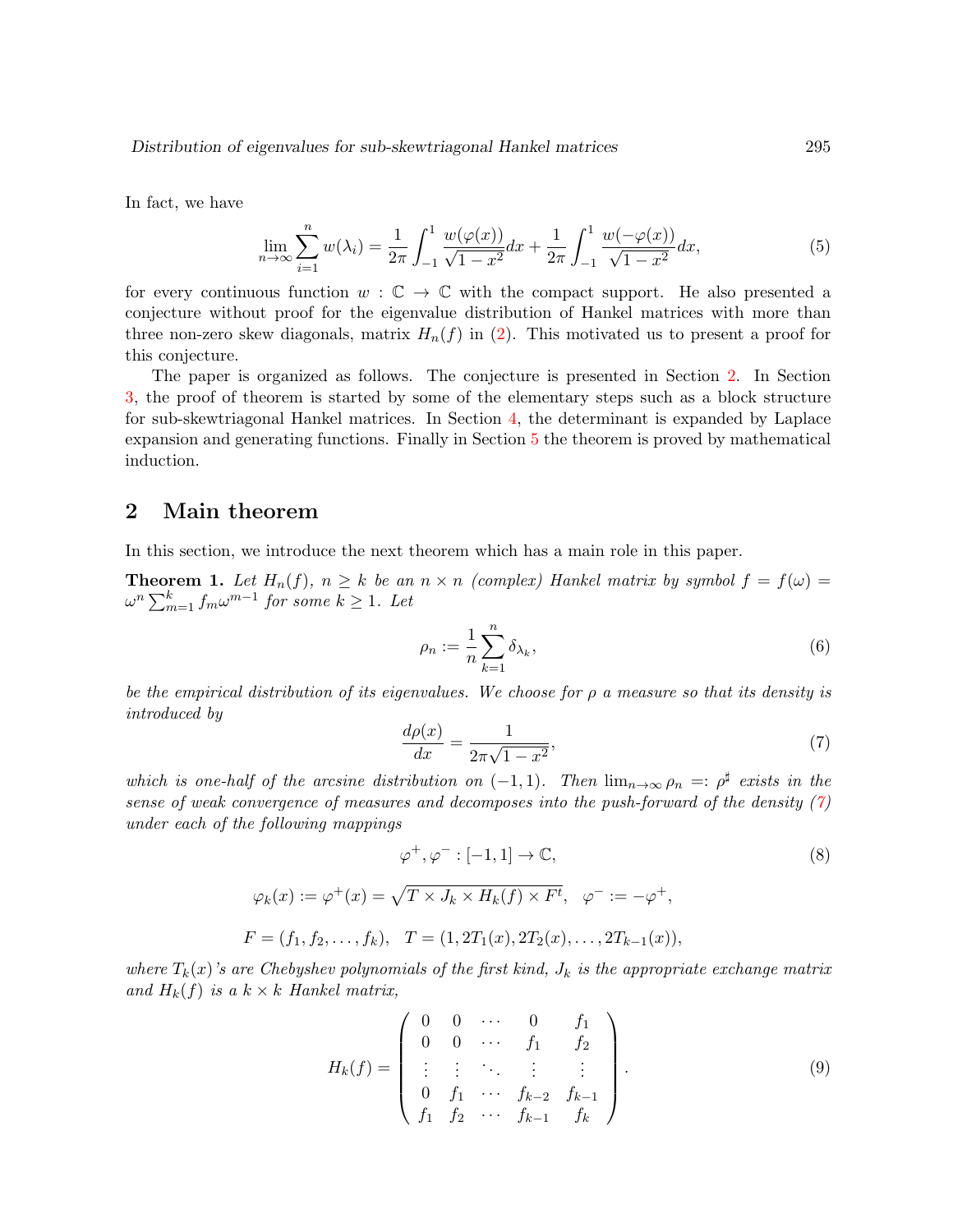The empirical distribution [\(6\)](#page-2-2) of its eigenvalues, when  $n \to \infty$ , will tend towards the pushforward of the density  $(7)$  by the two mappings  $(8)$ . Therefore for every continuous function  $w: \mathbb{C} \to \mathbb{C},$  we have

<span id="page-3-2"></span>
$$
\lim_{n \to \infty} \sum_{i=1}^{n} w(\lambda_i) = \frac{1}{2\pi} \int_{-1}^{1} \frac{w(\varphi^+(x))}{\sqrt{1 - x^2}} dx + \frac{1}{2\pi} \int_{-1}^{1} \frac{w(\varphi^-(x))}{\sqrt{1 - x^2}} dx.
$$
 (10)

In other words, the majority of eigenvalues of a large matrix  $H_n(f)$  tends to cluster around the set  $\varphi^+([-1,1]) \cup \varphi^-([-1,1])$  with the compact support.

We will give the proof in the Sections [3,](#page-3-0) [4](#page-4-0) and [5.](#page-7-0)

### <span id="page-3-0"></span>3 A block structure for sub-skewtriagonal Hankel matrices

Let  $k = n$  and  $(n, n)$ -entry of the matrix  $H_n(f)$  in [\(9\)](#page-2-4) be zero, namely

$$
G_n(f) = \begin{pmatrix} 0 & 0 & \cdots & 0 & f_1 \\ 0 & 0 & \cdots & f_1 & f_2 \\ \vdots & \vdots & \ddots & \vdots & \vdots \\ 0 & f_1 & \cdots & f_{n-2} & f_{n-1} \\ f_1 & f_2 & \cdots & f_{n-1} & 0 \end{pmatrix}.
$$

We set

$$
J_n \times G_n(f) = \begin{pmatrix} f_1 & f_2 & \cdots & f_{n-1} & 0 \\ 0 & f_1 & \cdots & f_{n-2} & f_{n-1} \\ \vdots & \vdots & \ddots & \vdots & \vdots \\ 0 & 0 & \cdots & f_1 & f_2 \\ \hline 0 & 0 & \cdots & 0 & f_1 \end{pmatrix} = \begin{pmatrix} A & C \\ 0 & f_1 \end{pmatrix},
$$

and

$$
J_n \times H_n(f) = \begin{pmatrix} f_1 & f_2 & \cdots & f_{n-1} & f_n \\ 0 & f_1 & \cdots & f_{n-2} & f_{n-1} \\ \vdots & \vdots & \ddots & \vdots & \vdots \\ 0 & 0 & \cdots & f_1 & f_2 \\ \hline 0 & 0 & \cdots & 0 & f_1 \end{pmatrix} = \begin{pmatrix} A & B \\ 0 & f_1 \end{pmatrix}.
$$

These blocks help us to find two mappings in Theorem [1](#page-2-5) with the compact forms

<span id="page-3-1"></span>
$$
\varphi_n(x) = \sqrt{(T^*, 2T_{n-1}(x)) \times \left(\begin{array}{c|c} A & B \\ \hline \mathbf{0} & f_1 \end{array}\right) \times \left(\begin{array}{c} F^* \\ f_n \end{array}\right)},\tag{11}
$$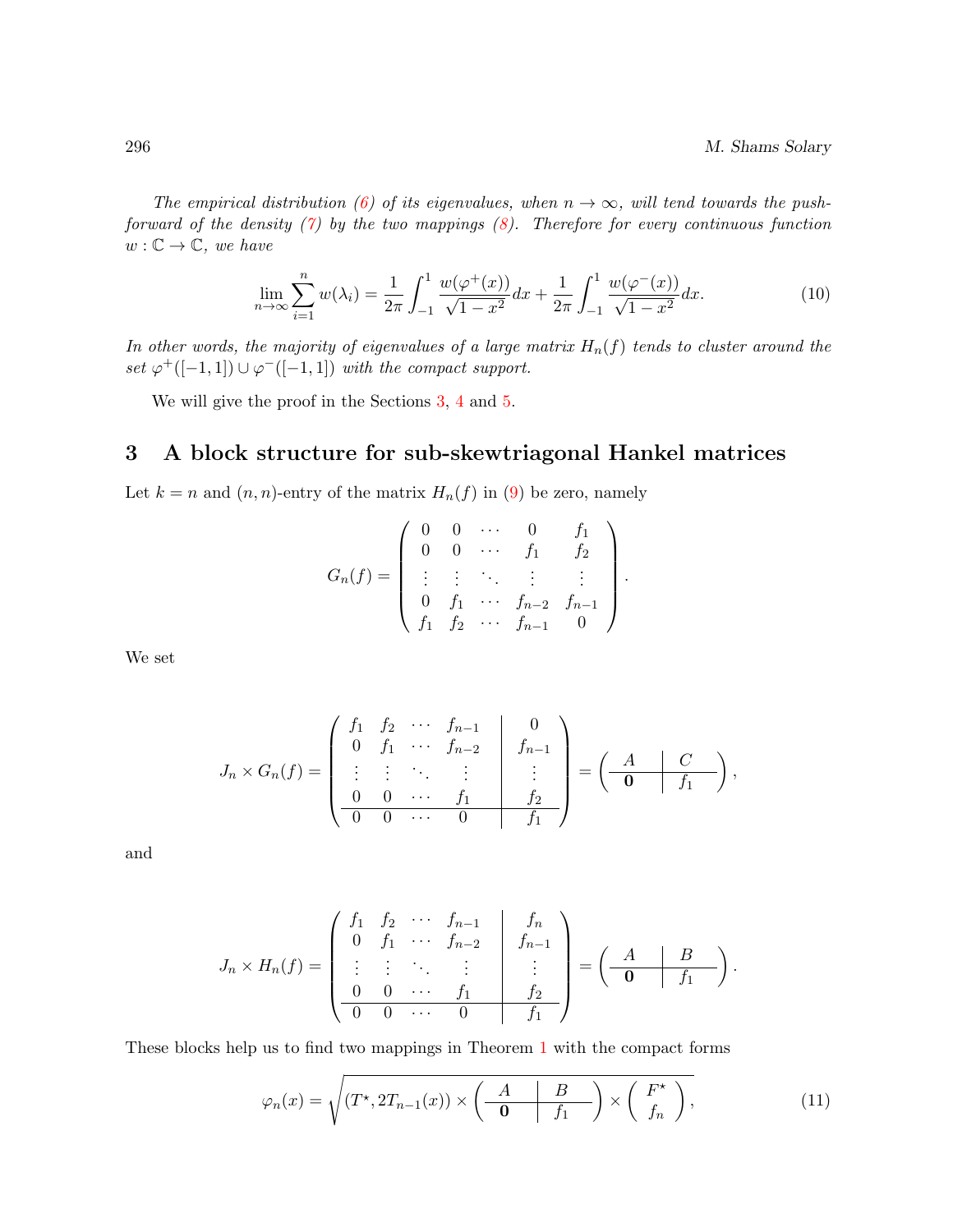where

$$
T = (\underbrace{1, 2T_1(x), 2T_2(x), \dots, 2T_{n-2}}_{T^*}, 2T_{n-1}(x)),
$$
  

$$
F^t = (\underbrace{f_1, f_2, \dots, f_{n-1}}_{F^{*t}}, f_n)^t.
$$

After some computations similar to [\(11\)](#page-3-1) for the matrix  $G_n(f)$ , we get

$$
\phi_n(x) = \sqrt{(T^*, 0) \times \left(\begin{array}{c|c} A & C \\ \hline \mathbf{0} & f_1 \end{array}\right) \times \left(\begin{array}{c} F^\star \\ 0 \end{array}\right)}.\tag{12}
$$

We compute the difference between  $\varphi_n(x)^2$  and  $\phi_n(x)^2$ 

<span id="page-4-1"></span>
$$
\varphi_n(x)^2 - \phi_n(x)^2 = (T^*B + 2T_{n-1}(x)f_1)f_n
$$
  
=  $[f_n + 2T_1(x)f_{n-1} + ... + 2T_{n-1}(x)f_1]f_n.$  (13)

Then

$$
|\varphi_n(x)|^2 - \phi_n(x)|^2 = |f_n + 2T_1(x)f_{n-1} + 2T_2(x)f_{n-2} + \ldots + 2T_{n-1}(x)f_1||f_n|,
$$

and we have

$$
|\varphi_n(x)|^2 - \phi_n(x)^2| \le 2 \sum_{i=1}^n |f_i||f_n|.
$$

Since the series in Eq.  $(1)$  is absolutely convergent, we deduce

<span id="page-4-2"></span>
$$
\lim_{n \to \infty} |\varphi_n(x)|^2 - \phi_n(x)|^2 = 0. \tag{14}
$$

From Eqs. [\(13\)](#page-4-1), [\(14\)](#page-4-2) and for  $n \geq k$  in the Hardy-Hilbert space [\[7\]](#page-9-1), we write

<span id="page-4-3"></span>
$$
\lim_{n \to \infty} \phi_n(x) = \lim_{n \to \infty} \varphi_n(x). \tag{15}
$$

# <span id="page-4-0"></span>4 Determinant expansion

We find the determinants of the matrices  $H_n(f)$  and  $G_n(f)$  which are denoted by

$$
D_n(\lambda) = \begin{vmatrix} -\lambda & 0 & \cdots & 0 & f_1 \\ 0 & -\lambda & \cdots & f_1 & f_2 \\ \vdots & \vdots & \ddots & \vdots & \vdots \\ 0 & f_1 & \cdots & f_{n-2} - \lambda & f_{n-1} \\ f_1 & f_2 & \cdots & f_{n-1} & f_n - \lambda \end{vmatrix},
$$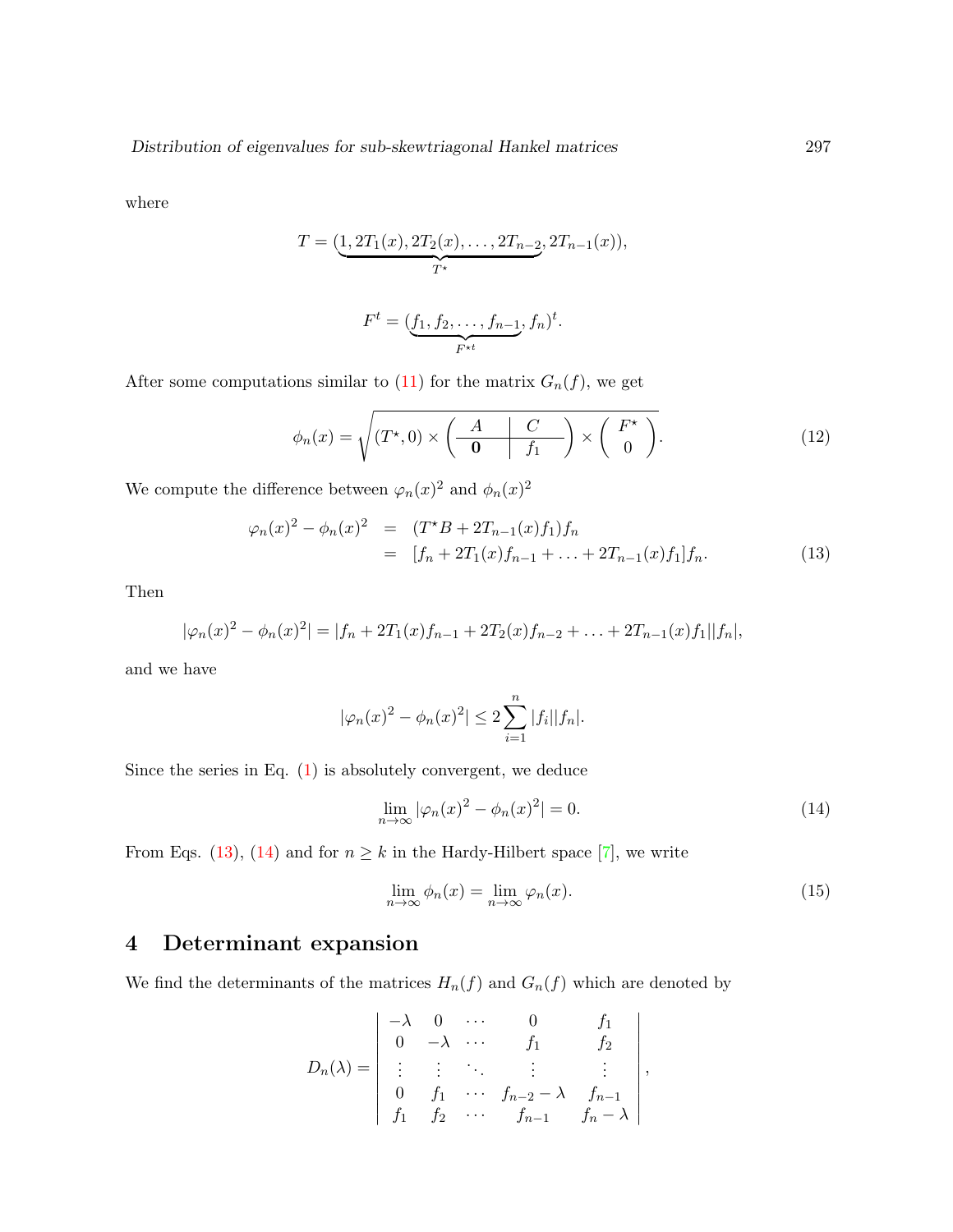and

$$
S_n(\lambda) = \begin{vmatrix} -\lambda & 0 & \cdots & 0 & f_1 \\ 0 & -\lambda & \cdots & f_1 & f_2 \\ \vdots & \vdots & \ddots & \vdots & \vdots \\ 0 & f_1 & \cdots & f_{n-2} - \lambda & f_{n-1} \\ f_1 & f_2 & \cdots & f_{n-1} & -\lambda \end{vmatrix},
$$

respectively. Our aim is to find a relationship between determinants as the coefficients of rational generating functions. This helps us to recover a linear system of recursion equations [\[11\]](#page-9-9). These generating functions are

$$
h(z) = \sum_{n=0}^{\infty} D_n(\lambda) z^n, \quad g(z) = \sum_{n=0}^{\infty} S_n(\lambda) z^n.
$$
 (16)

Now, via Laplace expansion with respect to the their last rows, the following results are deduced:

$$
D_n(\lambda) = \begin{vmatrix} -\lambda & 0 & \cdots & 0 & f_1 \\ 0 & -\lambda & \cdots & f_1 & f_2 \\ \vdots & \vdots & \ddots & \vdots & \vdots \\ 0 & f_1 & \cdots & f_{n-2} - \lambda & f_{n-1} \\ f_1 & f_2 & \cdots & f_{n-1} & f_n - \lambda \end{vmatrix} = (-1)^{n+1} f_1 \begin{vmatrix} 0 & \cdots & 0 & 0 & f_1 \\ -\lambda & \cdots & 0 & f_1 & f_2 \\ \vdots & \vdots & \ddots & \vdots & \vdots \\ 0 & f_1 & \cdots & f_{n-3} & f_{n-2} \\ f_1 & \cdots & f_{n-3} & f_{n-2} - \lambda & f_{n-1} \end{vmatrix}
$$
  
+ \cdots + (-1)^{2n-1} f\_{n-1} \begin{vmatrix} -\lambda & 0 & \cdots & 0 & f\_1 \\ 0 & -\lambda & \cdots & f\_1 & f\_2 \\ \vdots & \vdots & \ddots & \vdots & \vdots \\ 0 & 0 & \cdots & f\_{n-4} - \lambda & f\_{n-2} \\ 0 & f\_1 & \cdots & f\_{n-3} & f\_{n-1} \end{vmatrix}  
+ 
$$
(f_n - \lambda) \begin{vmatrix} -\lambda & 0 & \cdots & 0 & 0 \\ 0 & -\lambda & \cdots & 0 & f_1 \\ \vdots & \vdots & \ddots & \vdots & \vdots \\ 0 & 0 & \cdots & f_{n-4} - \lambda & f_{n-3} \\ 0 & f_1 & \cdots & f_{n-3} & f_{n-2} - \lambda \end{vmatrix}
$$

and

$$
S_n(\lambda) = \begin{vmatrix} -\lambda & 0 & \cdots & 0 & f_1 \\ 0 & -\lambda & \cdots & f_1 & f_2 \\ \vdots & \vdots & \ddots & \vdots & \vdots \\ 0 & f_1 & \cdots & f_{n-2} - \lambda & f_{n-1} \\ f_1 & f_2 & \cdots & f_{n-1} & -\lambda \end{vmatrix} = (-1)^{n+1} f_1 \begin{vmatrix} 0 & \cdots & 0 & 0 & f_1 \\ -\lambda & \cdots & 0 & f_1 & f_2 \\ \vdots & \vdots & \ddots & \vdots & \vdots \\ 0 & f_1 & \cdots & f_{n-3} & f_{n-2} \\ f_1 & \cdots & f_{n-3} & f_{n-2} - \lambda & f_{n-1} \end{vmatrix}
$$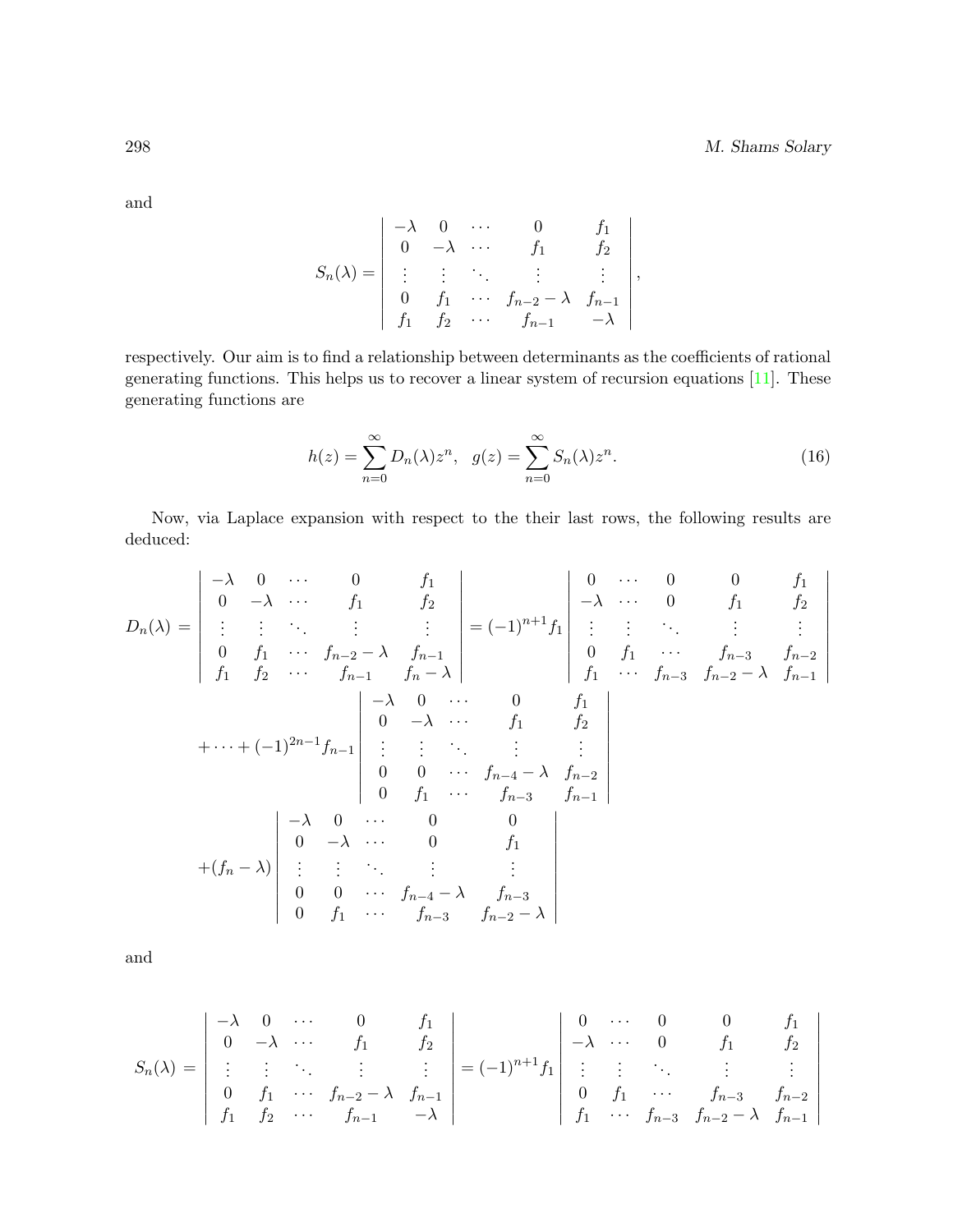$$
+ \ldots + (-1)^{2n-1} f_{n-1} \begin{vmatrix} -\lambda & 0 & \cdots & 0 & f_1 \\ 0 & -\lambda & \cdots & f_1 & f_2 \\ \vdots & \vdots & \ddots & \vdots & \vdots \\ 0 & 0 & \cdots & f_{n-4} - \lambda & f_{n-2} \\ 0 & f_1 & \cdots & f_{n-3} & f_{n-1} \end{vmatrix}
$$
  
+  $(-\lambda) \begin{vmatrix} -\lambda & 0 & \cdots & 0 & 0 \\ 0 & -\lambda & \cdots & 0 & f_1 \\ \vdots & \vdots & \ddots & \vdots & \vdots \\ 0 & 0 & \cdots & f_{n-4} - \lambda & f_{n-3} \\ 0 & f_1 & \cdots & f_{n-3} & f_{n-2} - \lambda \end{vmatrix}$ 

The difference between these determinants are given by

$$
D_n(\lambda) = S_n(\lambda) + f_n \begin{bmatrix} -\lambda & 0 & \cdots & 0 & 0 \\ 0 & -\lambda & \cdots & 0 & f_1 \\ \vdots & \vdots & \ddots & \vdots & \vdots \\ 0 & 0 & \cdots & f_{n-4} - \lambda & f_{n-3} \\ 0 & f_1 & \cdots & f_{n-3} & f_{n-2} - \lambda \end{bmatrix} .
$$
 (17)

After expanding  $E$  with respect to the first row, we get

<span id="page-6-0"></span>
$$
D_n(\lambda) = S_n(\lambda) - \lambda f_n D_{n-2}(\lambda).
$$
\n(18)

 $\overline{\phantom{a}}$ I  $\overline{\phantom{a}}$ I  $\overline{\phantom{a}}$ I  $\overline{\phantom{a}}$ I  $\overline{\phantom{a}}$ I  $\mid$ 

Multiplying the Eq. [\(18\)](#page-6-0) by  $z^n$  and  $z^k$  and summing up from  $n, k = 2$  to infinity, gives

$$
\sum_{n=2}^{\infty} \sum_{k=2}^{\infty} D_n z^n z^k = \sum_{n=2}^{\infty} \sum_{k=2}^{\infty} (S_n - \lambda f_n D_{n-2}) z^n z^k,
$$

which results in

$$
\sum_{n=2}^{\infty} D_n z^n \sum_{k=2}^{\infty} z^k = \sum_{n=2}^{\infty} S_n z^n \sum_{k=2}^{\infty} z^k - \lambda \sum_{n=2}^{\infty} f_n z^n \sum_{k=2}^{\infty} D_{k-2} z^k.
$$

Then

$$
\sum_{n=0}^{\infty} [D_n z^n - D_0 - D_1 z] \sum_{k=0}^{\infty} [z^k - 1 - z] = \sum_{n=0}^{\infty} [S_n z^n - S_0 - S_1 z] \sum_{k=0}^{\infty} [z^k - 1 - z]
$$

$$
-\lambda \sum_{n=0}^{\infty} [f_n z^n - f_0 - f_1 z] z^2 \sum_{k=2}^{\infty} [D_{k-2} z^{k-2}].
$$

Without loss of generality, we set  $D_0(\lambda) = S_0(\lambda) = 1$ ,  $D_1(\lambda) = f_1 - \lambda$ ,  $S_1(\lambda) = -\lambda$  for  $n \ge 2$ . Then

$$
[h(z) - D_0 - D_1 z][\frac{1}{1-z} - 1 - z] = [g(z) - S_0 - S_1 z][\frac{1}{1-z} - 1 - z] - \lambda z^2 [F(z) - f_0 - f_1 z]h(z),
$$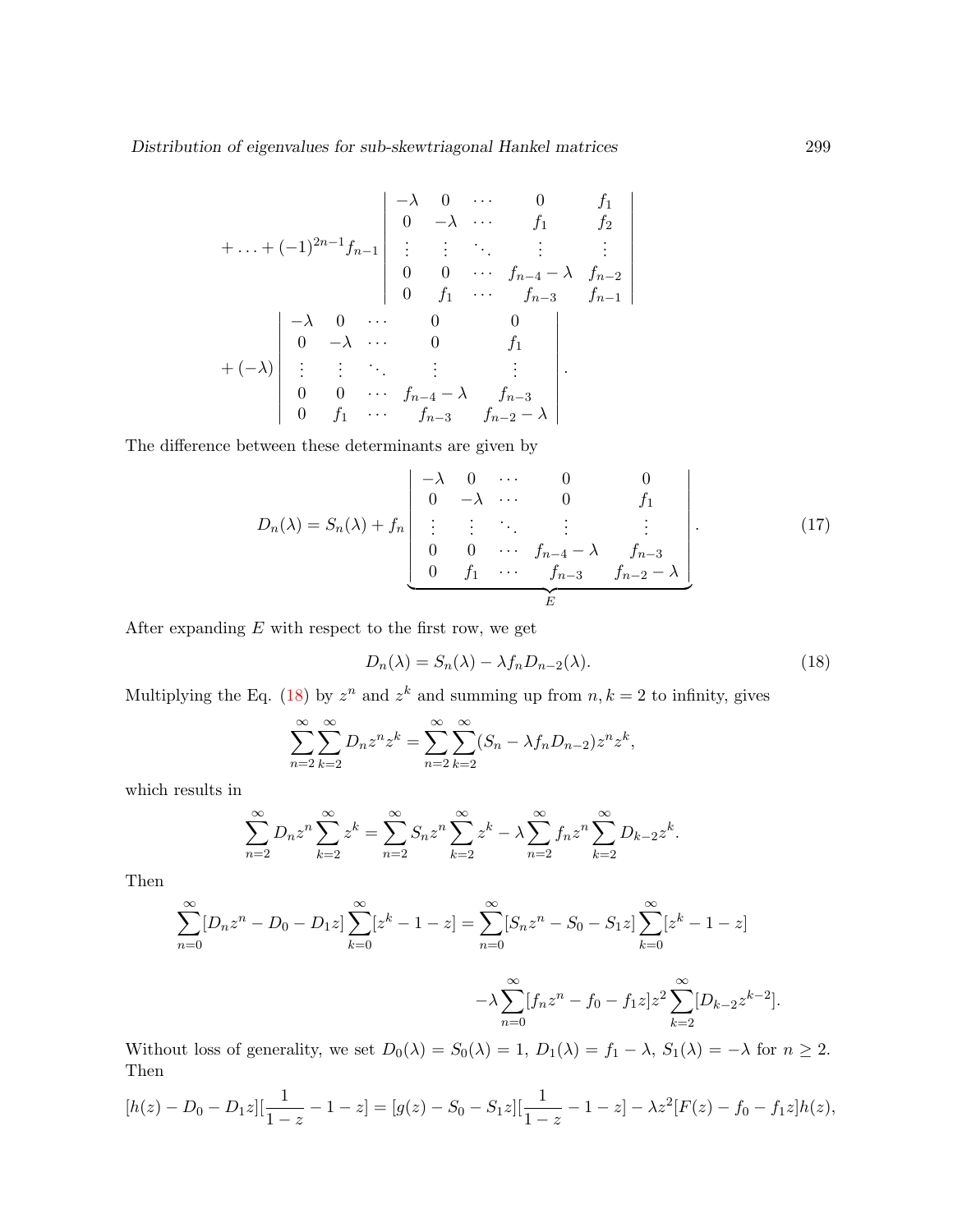300 M. Shams Solary

and

<span id="page-7-1"></span>
$$
h(z) = \frac{g(z) + f_1 z}{1 + \lambda (1 - z)[F(z) - f_0 - f_1 z]}.
$$
\n(19)

We know that  $\frac{F(z)-f_0-f_1z}{z^2}$  is ordinary power series generating function  $(\rho ps)$  for the sequence  ${a_{n+2}}_0^{\infty}$  and it converges on  $|z| < 1$  for Eq. [\(1\)](#page-1-2),

$$
\frac{F(z) - f_0 - f_1 z}{z^2} \stackrel{ops}{\leftrightarrow} \{a_{n+2}\}_0^\infty.
$$

For more details on the ordinary power series generating function see [\[11\]](#page-9-9). This ordinary power series will be used in next section.

## <span id="page-7-0"></span>5 An inductive proof of the main theorem

We can prove the theorem in Section [2](#page-2-0) by mathematical induction. In the first step of induction, we see that Theorem [1](#page-2-5) is true for  $k = 3$ , since the matrix takes the form:

$$
H_n(f) = \begin{pmatrix} 0 & 0 & \cdots & 0 & 0 & f_1 \\ 0 & 0 & \cdots & 0 & f_1 & f_2 \\ 0 & 0 & \cdots & f_1 & f_2 & f_3 \\ 0 & \vdots & f_1 & f_2 & f_3 & 0 \\ \vdots & \vdots & \ddots & \vdots & \vdots & \vdots \\ 0 & f_1 & f_2 & \cdots & 0 & 0 \\ f_1 & f_2 & f_3 & 0 & \cdots & 0 \end{pmatrix},
$$

see [\[1\]](#page-9-8). Namely, if  $\rho_n := \frac{1}{n} \sum_{k=1}^n \delta_{\lambda_k}$  is the empirical distribution of its eigenvalues [\[1,](#page-9-8) [2\]](#page-9-0), then  $\lim_{n\to\infty}\rho_n=:\rho^\sharp$  exists in the sense of weak convergence of measures and decomposes into the push-forward of the density [\(7\)](#page-2-1) under each of mappings

$$
\varphi_3(x) = \sqrt{(f_1 - f_3)^2 + f_2^2 + 2f_2(f_1 + f_3)x + 4f_1f_3x^2},
$$

and

$$
-\varphi_3(x) = -\sqrt{(f_1 - f_3)^2 + f_2^2 + 2f_2(f_1 + f_3)x + 4f_1f_3x^2}.
$$

In other words, we have Eq. [\(5\)](#page-2-6) for every continuous function  $w : \mathbb{C} \to \mathbb{C}$  with the compact support. It shows that the function  $w(X)$  generally has a different distribution from X.

Now, we assume that the theorem is true for  $k = n - 1$  in [\(2\)](#page-1-1) or matrix  $G_n(f)$  in Section [3.](#page-3-0) Then we will show that it is also true for  $k = n$ . By our hypothesis in the last section, there exists a function  $\varphi_{n-1} = \varphi_n$  that Eq. [\(10\)](#page-3-2) is true for it. It is easy to see that  $S_n(\lambda)$  is non-zero for sufficiently large values of  $\lambda$ . We show that  $(-\lambda)^n S_n(\lambda^{-1})$  is a polynomial of degree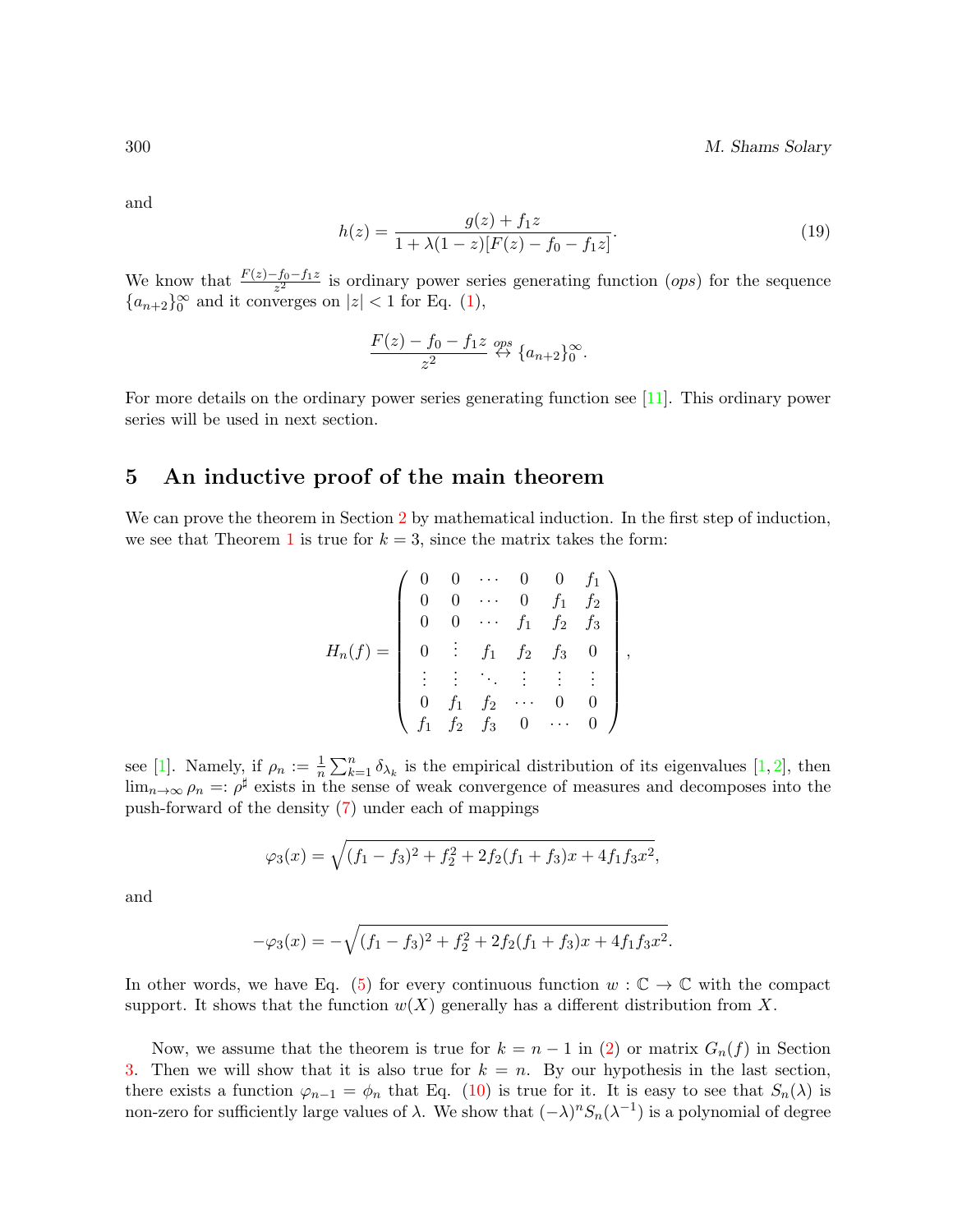n in  $\lambda$ . It is nonzero for sufficiently small value of  $\lambda$ . Also,  $\log((-\lambda)^n S_n(\lambda^{-1}))$  is analytic and single-valued in a small neighbourhood of 0. We have

$$
-\frac{\partial \log((-\lambda)^n S_n(\lambda^{-1}))}{\partial \lambda} = \sum_{k=1}^n \frac{\lambda_k}{1 - \lambda_k \lambda} = \sum_{r=0}^\infty \left(\sum_{k=1}^n \lambda_k^{r+1}\right) \lambda^r,\tag{20}
$$

see [\[1,](#page-9-8) [2\]](#page-9-0).  $\sum_{n=1}^{\infty}$  $_{k=1}$  $\lambda_k^{r+1}$  $k^{r+1}$  is *n* times the  $(r+1)$ -th empirical moment of the measure  $\rho_n$ . Its moment generating function is shown by

$$
m_n(\lambda) := \sum_{r=0}^{\infty} \left( \frac{1}{n} \sum_{k=1}^n \lambda_k^r \right) \lambda^r = -\lambda \frac{\partial \log \sqrt[n]{(-1)^n S_n(\lambda^{-1})}}{\partial \lambda}.
$$

Since everything is analytic here, then

<span id="page-8-0"></span>
$$
m^{\sharp}(\lambda) := \lim_{n \to \infty} m_n(\lambda) = -\lambda \frac{\partial \log \left( \lim_{n \to \infty} \sqrt[n]{(-1)^n S_n(\lambda^{-1})} \right)}{\partial \lambda} = -\lambda \frac{\partial \log \sigma(\lambda)}{\partial \lambda} |_{\lambda = \lambda^{-1}}, \quad (21)
$$

that  $\lim_{n\to\infty} \sqrt[n]{(-1)^n S_n(\lambda^{-1})}$  is the reciprocal radius of convergence of the generating function  $g(z)$  in Section [4.](#page-4-0) Also,  $\lim_{n\to\infty} \sqrt[n]{(-1)^n S_n(\lambda^{-1})}$  is a zero of denominator  $g(z)$  in  $\lambda^{-1}$  and

$$
\lim_{n \to \infty} \sqrt[n]{S_n(\lambda)} = \frac{1}{\sigma(\lambda)} \to \lim_{n \to \infty} \sqrt[n]{S_n(\lambda^{-1})} = \frac{1}{\sigma(\lambda^{-1})} = \sigma^{-1}(\lambda^{-1}).
$$

 $m^{\sharp}(\lambda)$  is the moment generating function of the measure  $\rho^{\sharp}$ . Set  $w(z) = z^r$  in the Theorem [1,](#page-2-5)

$$
m^{\sharp}(\lambda) = \lim_{n \to \infty} \sum_{r=0}^{\infty} \frac{1}{\pi} \int_{-1}^{1} \frac{\lambda^{2r} \phi_n^{2r}(x)}{\sqrt{1 - x^2}} dx = \lim_{n \to \infty} \frac{1}{\pi} \int_{-1}^{1} \frac{1}{1 - \lambda^2 \phi_n^2(x)} \frac{1}{\sqrt{1 - x^2}} dx.
$$
 (22)

On the other hand, by Eq.  $(21)$ , we deduce

<span id="page-8-1"></span>
$$
\lim_{n \to \infty} \frac{1}{\pi} \int_{-1}^{1} \frac{1}{1 - \lambda^2 \phi_n^2(x)} \frac{1}{\sqrt{1 - x^2}} dx = -\lambda \frac{\partial \log \sigma(\lambda)}{\partial \lambda} |_{\lambda = \lambda^{-1}}.
$$
 (23)

The proof will be completed, if we show that Eq.  $(23)$ , for the function  $\varphi_n$ , is true. Then, we need the zero  $\sigma_D(\lambda)$ . Now, from the Section [4,](#page-4-0) we obtain

$$
h(z) = \frac{g(z) + f_1 z}{1 + \lambda (1 - z)[F(z) - f_0 - f_1 z]},
$$

namely the denominator of both generating functions are approximately similar except for the zero  $1 + \lambda(1 - z)[F(z) - f_0 - f_1z],$ 

$$
1 + \lambda(1 - z)[F(z) - f_0 - f_1 z] = 0 \to \frac{1}{\lambda} = (1 - z)[F(z) - f_0 - f_1 z],
$$

and  $\sigma_D(\lambda) = \sigma_S(\lambda) \cap \sigma_F(\lambda)$ . Therefore, Eqs. [\(1\)](#page-1-2) and [\(19\)](#page-7-1) show that  $F(z)$  is convergent on the open unit disk  $|z| < 1$ . Then, it is a zero of the denominator  $g(z)$  which is closest to the origin.

Eq. [\(15\)](#page-4-3) shows that  $\lim_{n\to\infty} \phi_n(x) = \lim_{n\to\infty} \varphi_n(x)$ , therefore

$$
\lim_{n \to \infty} \frac{1}{\pi} \int_{-1}^{1} \frac{1}{1 - \lambda^2 \varphi_n^2(x)} \frac{1}{\sqrt{1 - x^2}} dx = -\lambda \frac{\partial \log \sigma(\lambda)}{\partial \lambda} |_{\lambda = \lambda^{-1}}.
$$

Thus, the inductive step is proved.  $\Box$